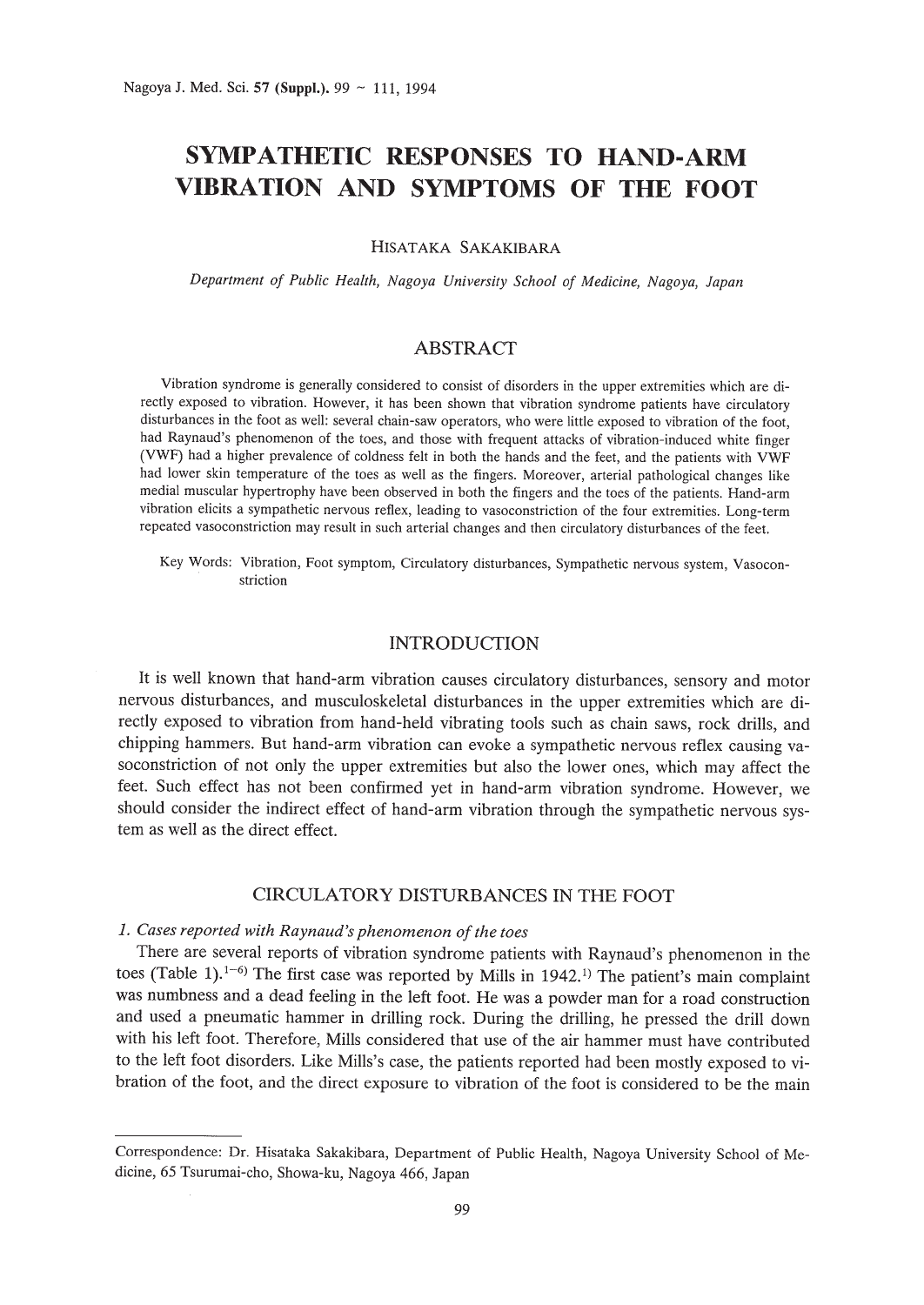cause of Raynaud's phenomenon of the toes. However, there are several cases of chain-saw operators who have been little exposed to vibration of the foot. $4,6$ )

| Table 1. Reported cases with Raynaud's phenomenon of toes in vibration-exposed |
|--------------------------------------------------------------------------------|
| workers.                                                                       |

| Mills $(1942)^{1}$                     | one pneumatic hammer operator                                                  |
|----------------------------------------|--------------------------------------------------------------------------------|
| Suzuki et al. $(1966)^2$               | one rock driller                                                               |
| Gomibuchi and Ohi<br>$(1967)^3$        | one chain-saw and wood collecting machine operator                             |
| Hashiguchi et al. (1988) <sup>4)</sup> | three cases: a chain-saw operator,<br>a rock driller, a stone crusher operator |
| Hedlund $(1989)^{5}$                   | six cases of twenty-seven miners                                               |
| Toibana and Ishikawa<br>$(1990)^6$     | ten cases: three chain-saw operators, three rock<br>drillers, and others       |

### *2. Symptoms of coldness felt in the lower extremities*

Even when patients with vibration syndrome do not have Raynaud's phenomenon of the toes, they are likely to complain of coldness in the foot as well as in the hand.<sup>7,8)</sup>

The authors analyzed subjective symptoms of patients with vibration syndrome in relation to frequency of attacks of vibration-induced white finger (VWF): almost daily, occasionally, never, and previously,*B)* The subjects were 229 patients, who had used mainly a chain saw, in their 50s and 60s without complication, selected from 1,687 patients collected. The age was almost similar among groups (data not shown, see ref. 9). But patients with almost daily attacks of VWF had longer total operating times and shorter treatment period.

Prevalence of coldness felt in the fingers and legs was higher with the increase in frequency of VWF attacks (Table 2). In other words, patients with more frequent attacks of VWF are likely to have circulatory disturbances in the feet as well. With the progress of VWF attacks, circulatory disturbances might develop in both the upper and lower extremities.

Table 3 shows prevalence of symptoms according to total operating time of chain saw (TOT). Prevalence of VWF and coldness of fingers significantly increased with TOT. Prevalence of coldness of legs did not show significant differences, but the prevalence tended to increase with TOT slightly. This may suggest that hand-transmitted vibration itself affects the foot, though the effect on the foot does not seem to be as strong as the effect on the hand.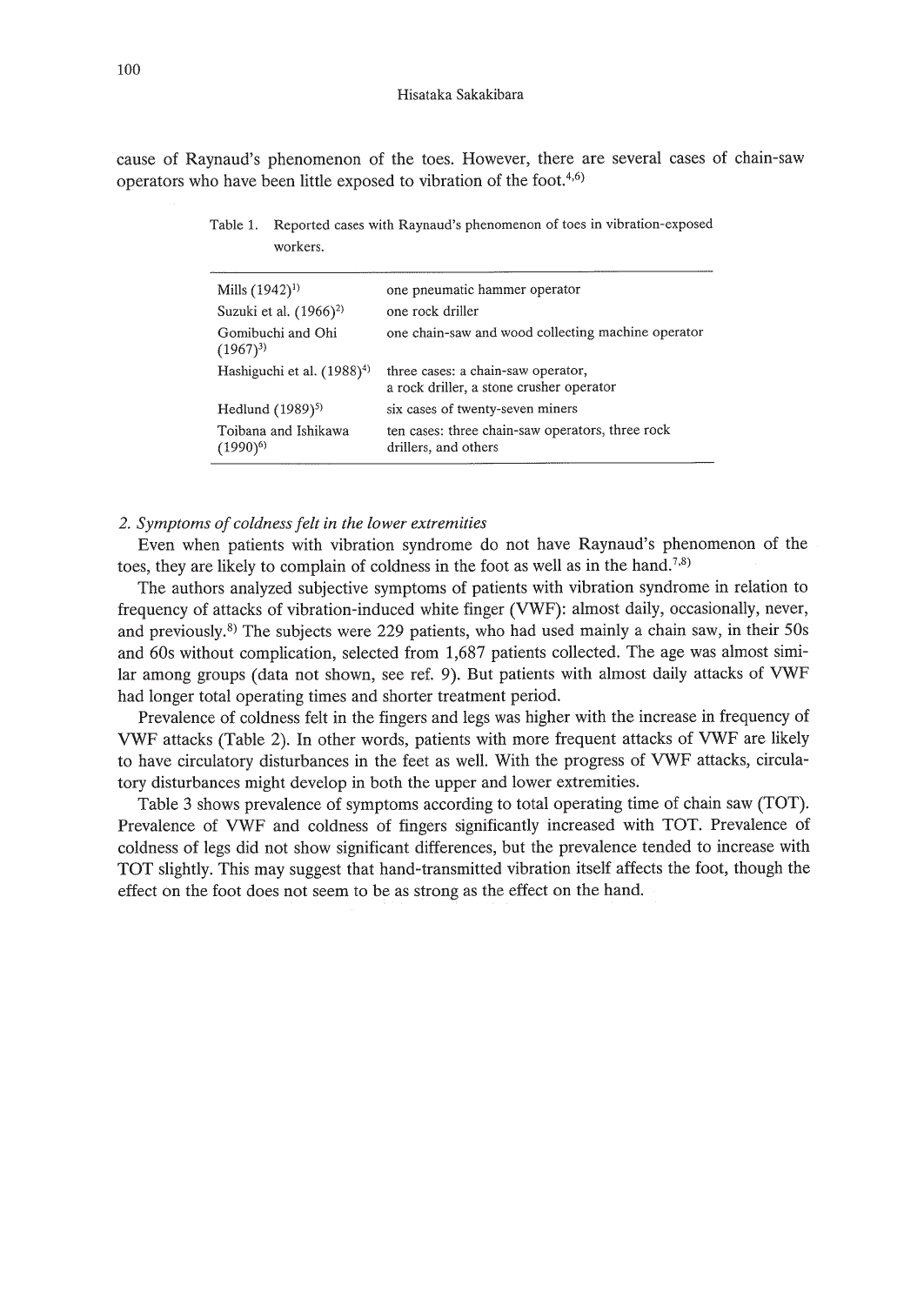|                    |                   | <b>VWF</b> frequency      |                   |                                    |  |  |  |  |
|--------------------|-------------------|---------------------------|-------------------|------------------------------------|--|--|--|--|
|                    | Daily<br>$(N=24)$ | Occasionally<br>$(N=138)$ | Never<br>$(N=32)$ | Previously<br>$(N=35)$<br>$N(\% )$ |  |  |  |  |
|                    | $N(\% )$          | $N(\%)$                   | $N(\% )$          |                                    |  |  |  |  |
| umbness of fingers |                   |                           |                   |                                    |  |  |  |  |
| Almost daily       | $24(100)$ **      | 72(52.6)                  | 18(56.3)          | 23(65.7)                           |  |  |  |  |
| Occasionally       | 0(0.0)            | 65(47.4)                  | 14(43.8)          | 11(31.4)                           |  |  |  |  |
| Never              | 0(0.0)            | 0(0.0)                    | 0(0.0)            | 1(2.9)                             |  |  |  |  |
| Previously         | 0(0.0)            | 0(0.0)                    | 0(0.0)            | 0(0.0)                             |  |  |  |  |
| oldness of fingers |                   |                           |                   |                                    |  |  |  |  |
| Almost daily       | $20(83.3)$ **     | 72(52.6)                  | 18(56.3)          | 23(65.7)                           |  |  |  |  |
| Occasionally       | 3(12.5)           | 65(47.4)                  | 14(43.8)          | 11(31.4)                           |  |  |  |  |

| Table 2. Prevalence of symptoms in chain-saw operator patients with vibration syndrome according to frequency |
|---------------------------------------------------------------------------------------------------------------|
| of VWF attacks. (From Ref. 8)                                                                                 |

Numbness of fingers

Coldness of fingers

Awakening at night due to numbness of arms

Occasionally 9(37.5) 83(60.1) 18(56.3) 21(60.0) Never  $1(4.2)$   $8(5.8)$   $6(18.8)$   $2(5.7)$ Previously  $0(0.0)$   $4(2.9)$   $0(0.0)$   $2(5.7)$ Coldness of legs Almost daily 20(83.3)<sup>\*\*</sup> 47(34.1) 10(31.3) 12(34.3) Occasionally 3(12.5) 64(46.4) 14(43.8) 15(42.9) Never  $1(0.0)$   $26(18.8)$   $8(25.0)$   $7(20.0)$ Previously  $0(0.0)$   $1(0.7)$   $0(0.0)$   $1(2.9)$ Numbness of legs Almost daily  $14(58.3)$ <sup>\*\*</sup>  $20(14.5)$   $4(12.5)$   $8(22.9)$ Occasionally 6(25.0) 63(45.7) 11(34.4) 9(25.7) Never 4(16.7) 51(37.0) 17(53.1) 15(42.9) Previously  $0(0.0)$   $4(2.9)$   $0(0.0)$   $3(8.6)$ 

Never  $1(4.2)$   $0(0.0)$   $0(0.0)$   $1(2.9)$ Previously  $0(0.0)$   $0(0.0)$   $0(0.0)$   $0(0.0)$   $0(0.0)$ 

Almost daily  $14(58.3)^*$   $43(31.2)$   $8(25.0)$   $10(28.6)$ 

\* p<0.05; \*\* p<O.OI; statistically significant differences among groups classified according to frequency of VWF attacks exclusive of the "previously" VWF group by  $x^2$ -test. "Numbness of finger" was uncertain in one subject.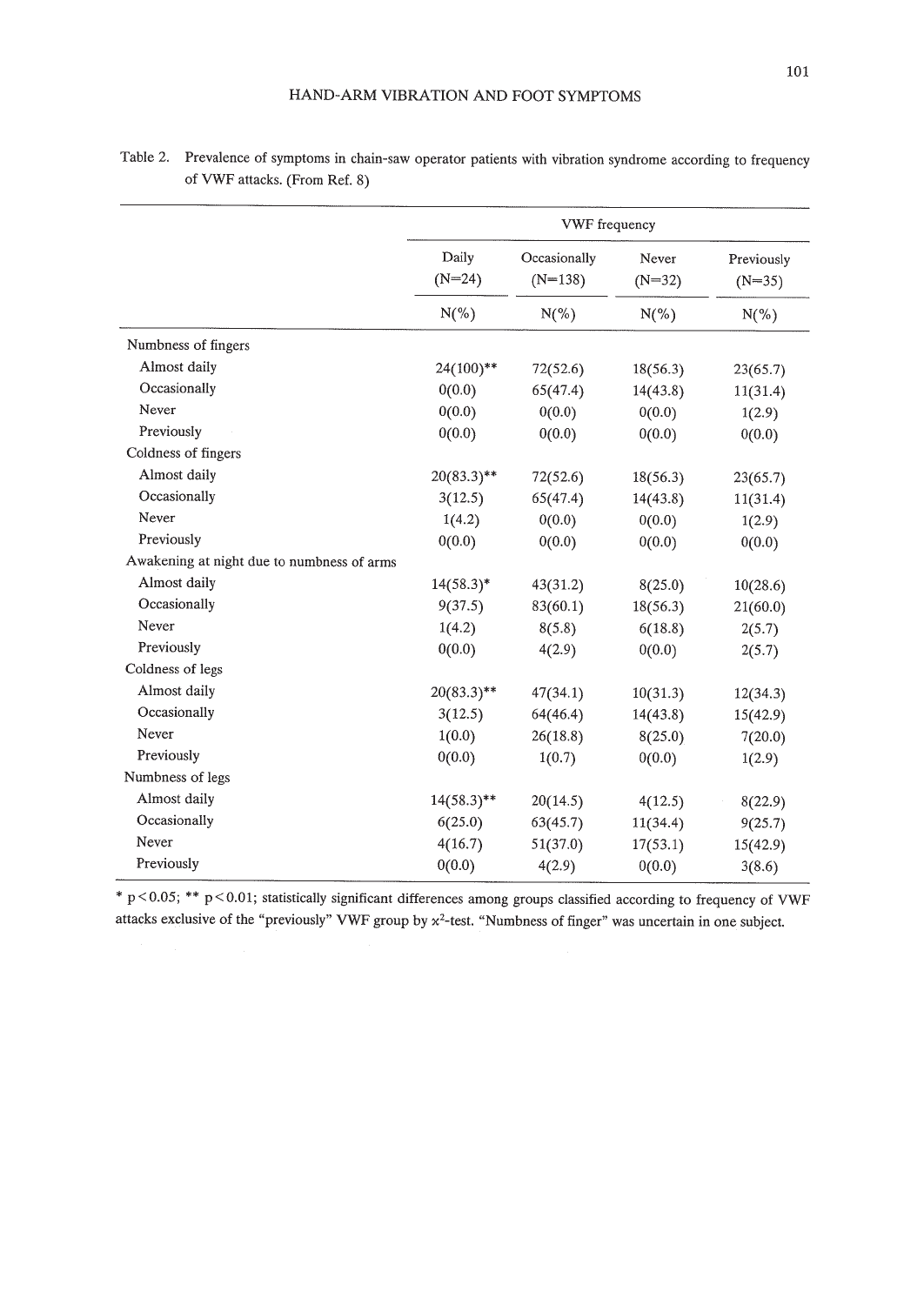|                                            | TOT(h)               |                         |                        |                    |  |  |
|--------------------------------------------|----------------------|-------------------------|------------------------|--------------------|--|--|
|                                            | $-9,900$<br>$(N=85)$ | $10,000 -$<br>$(N=103)$ | $20,000 -$<br>$(N=41)$ | Total<br>$(N=229)$ |  |  |
|                                            | $N(\% )$             | $N(\% )$                | $N(\% )$               | $N(\% )$           |  |  |
| <b>VWF</b>                                 |                      |                         |                        |                    |  |  |
| Almost daily                               | 3(3.5)               | 9(8.7)                  | $12(29.3)$ **          | 24(10.5)           |  |  |
| Occasionally                               | 53(61.6)             | 68(66.0)                | 17(41.5)               | 138(60.3)          |  |  |
| Never                                      | 18(20.9)             | 11(10.7)                | 3(7.3)                 | 32(14.0)           |  |  |
| Previously                                 | 11(12.8)             | 15(14.6)                | 9(22.0)                | 35(15.3)           |  |  |
| Numbness of fingers                        |                      |                         |                        |                    |  |  |
| Almost daily                               | 49(58.3)             | 61(59.2)                | 27(65.9)               | 137(60.1)          |  |  |
| Occasionally                               | 35(41.7)             | 41(39.8)                | 14(34.1)               | 90(39.5)           |  |  |
| Never                                      | 0(0.0)               | 1(1.0)                  | 0(0.0)                 | 1(0.4)             |  |  |
| Previously                                 | 0(0.0)               | 0(0.0)                  | 0(0.0)                 | 0(0.0)             |  |  |
| Coldness of fingers                        |                      |                         |                        |                    |  |  |
| Almost daily                               | 31(36.5)             | 45(43.7)                | $27(65.9)$ **          | 103(45.0)          |  |  |
| Occasionally                               | 46(65.9)             | 48(46.6)                | 12(29.3)               | 106(46.3)          |  |  |
| Never                                      | 7(8.2)               | 6(5.8)                  | 2(4.9)                 | 15(6.6)            |  |  |
| Previously                                 | 1(1.2)               | 4(3.9)                  | 0(0.0)                 | 5(2.2)             |  |  |
| Awakening at night due to numbness of arms |                      |                         |                        |                    |  |  |
| Almost daily                               | 27(31.7)             | 31(30.1)                | 17(41.5)               | 75(32.8)           |  |  |
| Occasionally                               | 49(57.6)             | 62(60.2)                | 20(48.8)               | 131(57.2)          |  |  |
| Never                                      | 8(9.4)               | 6(7.8)                  | 3(7.3)                 | 17(7.4)            |  |  |
| Previously                                 | 1(1.2)               | 4(3.9)                  | 1(2.4)                 | 6(2.6)             |  |  |
| Coldness of legs                           |                      |                         |                        |                    |  |  |
| Almost daily                               | 29(34.1)             | 40(38.8)                | 20(48.8)               | 89(38.9)           |  |  |
| Occasionally                               | 38(44.7)             | 44(42.7)                | 14(34.1)               | 96(41.9)           |  |  |
| Never                                      | 18(21.2)             | 18(17.5)                | 6(14.6)                | 42(18.3)           |  |  |
| Previously                                 | 0(0.0)               | 1(1.0)                  | 1(2.4)                 | 2(0.9)             |  |  |
| Numbness of legs                           |                      |                         |                        |                    |  |  |
| Almost daily                               | 16(18.8)             | 17(16.5)                | 13(31.7)               | 46(20.1)           |  |  |
| Occasionally                               | 31(36.5)             | 44(42.7)                | 14(34.1)               | 89(38.9)           |  |  |
| Never                                      | 38(44.7)             | 36(35.0)                | 13(31.7)               | 87(38.0)           |  |  |
| Previously                                 | 0(0.0)               | 6(5.8)                  | 1(2.4)                 | 7(3.1)             |  |  |

Table 3. Prevalence of symptoms in chainsaw operator patients according to total time operating chainsaw (TOT). (From Ref. 8)

\*\* p<0.01; differences statistically significant from the "less than 9,900 h TOT" by  $x^2$ -test. "Numbness of finger" was uncertain in one subject.

# *3. Skin temperature of the toe*

Vibration syndrome patients also have lower skin temperature of both fingers and toes.<sup>9,10</sup>) Skin temperature of index fingers and great toes was measured in 3-min immersion of the right foot in cold water at 10°C.<sup>10)</sup> The subjects were 11 patients with VWF, 12 patients without VWF, and 20 healthy controls not exposed to vibration. Patients were all male chain-saw oper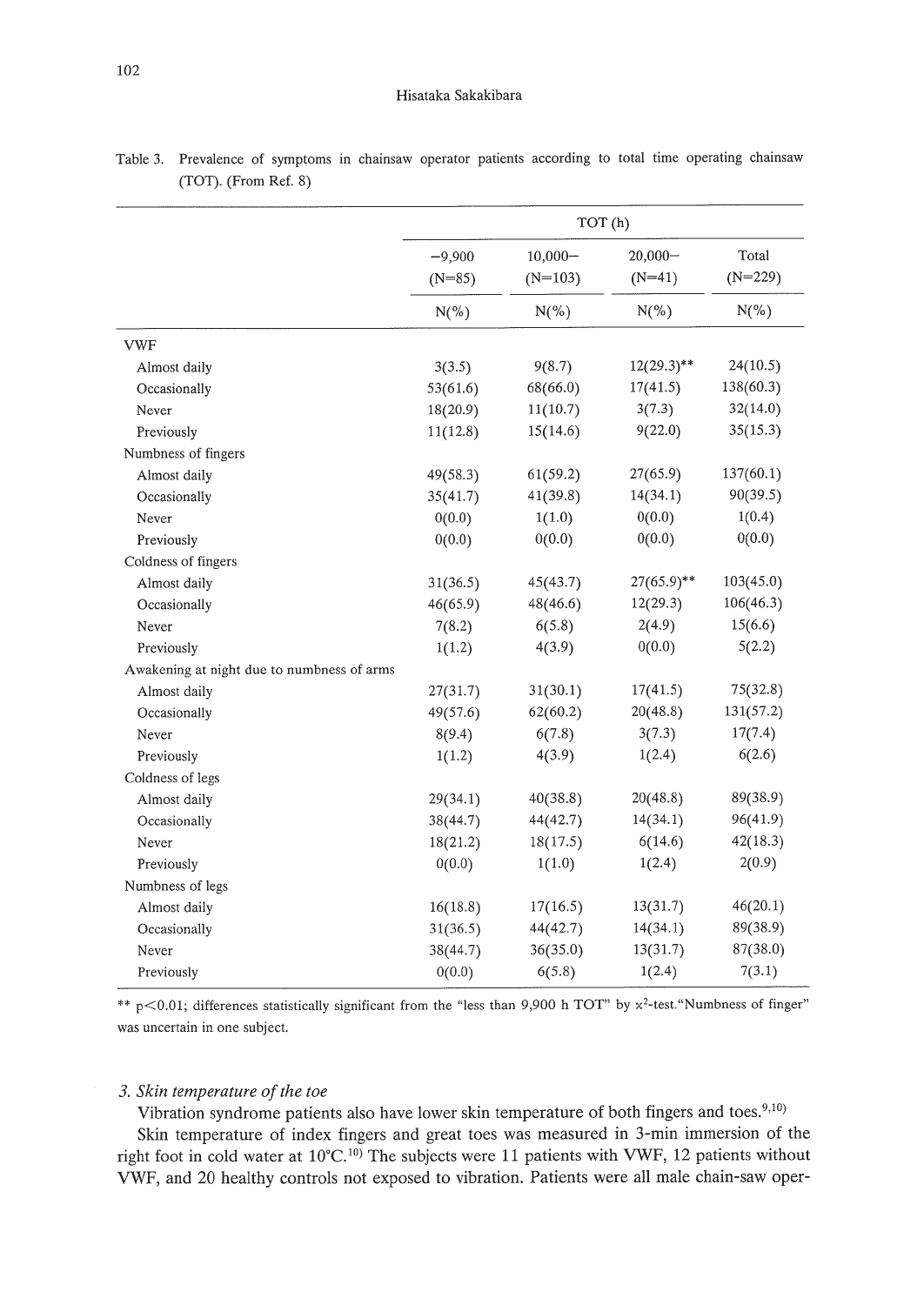ators. The age was similar in these groups (data not shown, see ref. 10). Patients with VWF had longer total exposure times than those without VWF. Those with VWF had a higher prevalence of coldness in both the upper and lower extremities (data not shown, see ref. 10).

Skin temperature of both fingers and toes was lowest in patients with VWF, and highest in the references even before the immersion of the right foot in cold water (Table 4). The room temperature ranged from  $20^{\circ}$  to  $22^{\circ}$ C. VWF patients may have responded more sensitively to the cold than the referents, showing lower skin temperature of both fingers and toes.

Correlation coefficients of skin temperature between fingers and toes before immersion revealed a positive relationship (Table 5), which indicates that if a subject has low skin temperature of the finger, the skin temperature of the toe is also low. Patients with VWF are apt to have low skin temperature of both fingers and toes.

Asaba et al.<sup>11)</sup> measured dermal blood flow of the upper and lower limbs with the  $^{133}Xe$ wash-out methods. Their data also revealed that vibration syndrome patients had lower dermal blood flow in both the upper and lower limbs than healthy controls. Toibana and Ishikawa<sup>12)</sup> measured skin temperature of the finger and the toe of patients with Raynaud's phenomenon of fingers and toes, and obtained the similar findings.

|                         | Patients with<br>VWF<br>$(N=11)$ |                | Referents<br>$(N=20)$ |
|-------------------------|----------------------------------|----------------|-----------------------|
| Right great toe:        |                                  |                |                       |
| Before immersion        | $25.8 \pm 4.1$                   | $27.1 \pm 5.3$ | $29.1 \pm 5.4$        |
| At the end of immersion | $13.5 \pm 1.9$                   | $13.2 \pm 1.5$ | $14.5 \pm 1.8$        |
| 5 min after immersion   | $17.6 \pm 2.3$                   | $17.7 \pm 2.4$ | $19.3 \pm 3.0$        |
| 10 min after immersion  | $18.4 \pm 2.5$                   | $18.7 \pm 2.6$ | $20.2 \pm 3.0$        |
| Left great toe:         |                                  |                |                       |
| Before immersion        | $25.6 \pm 3.5^*$                 | $26.9 \pm 4.7$ | $29.4 \pm 5.2$        |
| At the end of immersion | $25.6 \pm 3.6*$                  | $25.8 \pm 5.1$ | $29.2 \pm 5.1$        |
| 5 min after immersion   | $25.5 \pm 3.7*$                  | $26.5 \pm 4.7$ | $29.1 \pm 5.1$        |
| 10 min after immersion  | $25.6 \pm 3.9*$                  | $26.5 \pm 4.8$ | $29.0 \pm 5.2$        |
| Right index finger:     |                                  |                |                       |
| Before immersion        | $28.8 \pm 2.9*$                  | $30.6 \pm 2.5$ | $31.8 \pm 3.1$        |
| At the end of immersion | $28.3 \pm 2.7*$                  | $29.9 \pm 2.6$ | $31.0 \pm 2.9$        |
| 5 min after immersion   | $27.8 \pm 2.6***$                | $29.6 \pm 3.1$ | $31.5 \pm 3.3$        |
| 10 min after immersion  | $28.0 \pm 2.7$ **                | $29.7 \pm 3.5$ | $31.6 \pm 3.5$        |
| Left index finger       |                                  |                |                       |
| Before immersion        | $27.4 \pm 3.5^*$                 | $30.7 \pm 2.1$ | $30.5 \pm 3.4$        |
| At the end of immersion | $26.9 \pm 3.2*$                  | $30.0 \pm 2.1$ | $29.7 \pm 3.1$        |
| 5 min after immersion   | $26.8 \pm 3.2*$                  | $30.0 \pm 2.8$ | $29.9 \pm 3.5$        |
| 10 min after immersion  | $27.2 \pm 3.5*$                  | $30.2 \pm 2.7$ | $30.2 \pm 3.7$        |

Table 4. Mean  $\pm$  standard deviation (°C) of skin temperature of fingers and toes in 3-min immersion of the right foot in cold water at 10'C. (From Ref. 10)

 $*$  p < 0.05;  $**$  p < 0.01; differences statistically significant from the referent values by Student's t-test.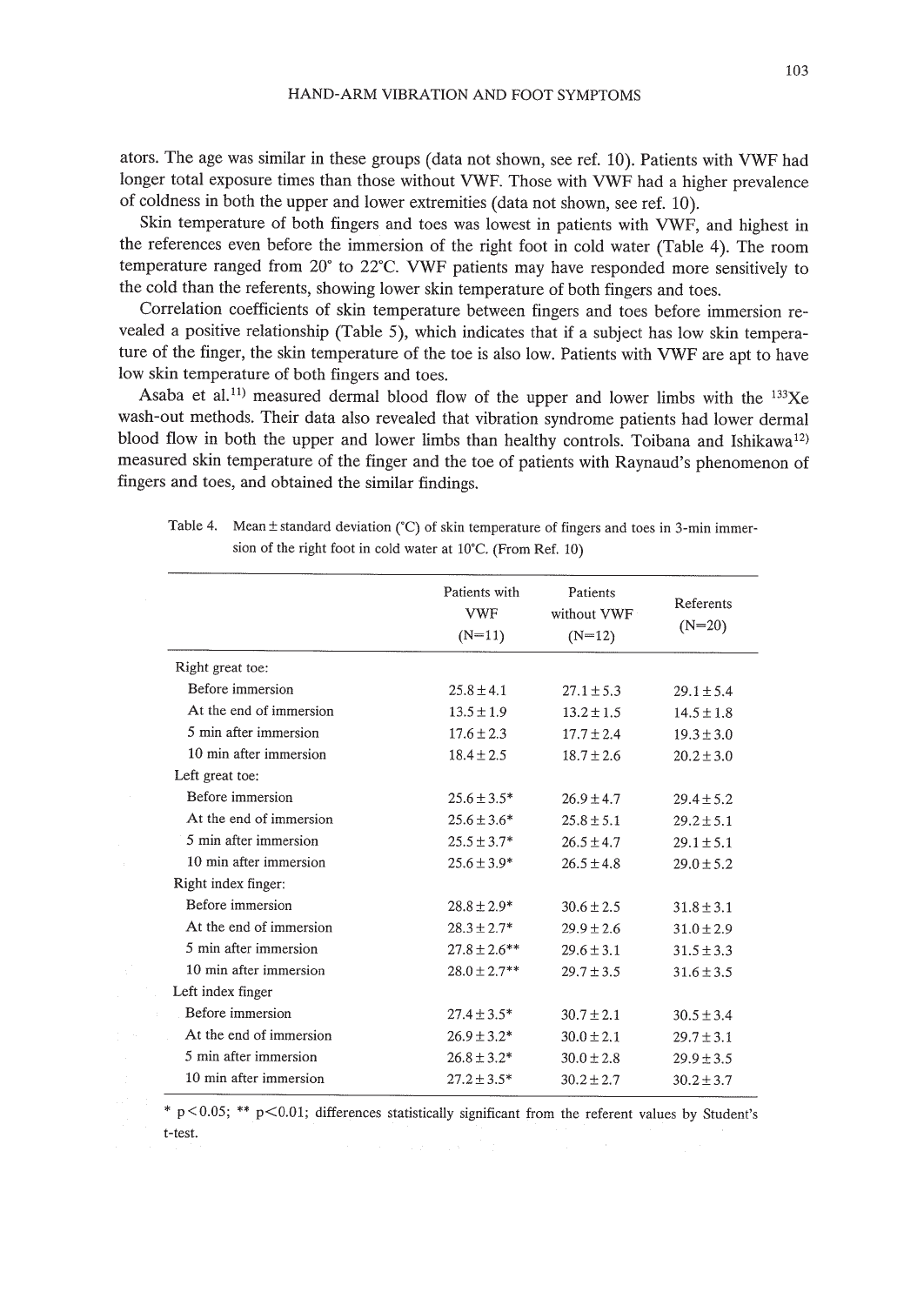|              | Right finger | Left finger | Right toe                | Left toe |
|--------------|--------------|-------------|--------------------------|----------|
| Right finger | -            | $0.878*$    | $0.408*$                 | $0.454*$ |
| Left finger  |              |             | $0.464*$                 | $0.491*$ |
| Right toe    |              |             | $\overline{\phantom{a}}$ | $0.949*$ |
| Left toe     |              |             |                          |          |

| Table 5. Correlation coefficients among skin temperature of fingers and toes before immersion. |  |  |  |  |  |
|------------------------------------------------------------------------------------------------|--|--|--|--|--|
| (From Ref. 10)                                                                                 |  |  |  |  |  |

 $*$  p $<$ 0.01, statistically significant difference (N=43).

These findings all indicate that patients with vibration syndrome, especially those with VWF, have circulatory disturbances not only in the hands but also in the feet. And the circulatory disturbances in the feet seem to correlate with the disturbances in the hands, i.e., patients with severe circulatory disturbances in the upper limbs may have circulatory disturbances in the feet as well.

# VASOCONSTRICTION OF THE FOOT INDUCED BY HAND-ARM VIBRATION THROUGH THE SYMPATHETIC NERVOUS SYSTEM

The subjects shown above were all chain-saw operators. They are hardly exposed to vibration of the foot. Therefore, direct vibration exposure of the foot can not be the main cause of circulatory disturbances in the foot. Hand-arm vibration itself may affect the foot through the sympathetic nerve system.

# *1. Skin temperature changes ofthe digits caused by hand-arm vibration*

Skin temperature of index fingers and great toes were examined when the right hand was exposed to vibration of 125 Hz, 10 g for 5 min. 13) The subjects were 10 healthy males aged 21 to 35. Vibration exposure of one hand lowered skin temperature of both the exposed hand and the unexposed contralateral hand, and moreover the feet (Fig. 1). In this way, vibration exposure of one hand can cause vasoconstriction in the four extremities. Table 6 shows coefficients of correlation in skin temperature changes between the right finger and the other three digits. There was a significant positive correlation between the right exposed hand and the unexposed left hand, and also both toes. In response to vibration exposure of the hand, a subject showing greater reduction in skin temperature of the finger also shows great lowering of toe skin temperature.

#### *2. Blood flow changes in the foot during chain saw operation*

Skin blood flow of the finger and the toe were measured during chain-saw operation.<sup>14)</sup> The subjects were 5 healthy men aged 27 to 50. Fig. 2 demonstrates a typical example of skin blood flow changes in the finger and foot during chain-saw operation. The figure on the left is the result when a subject just stood hearing the noise of a chain saw which another person operated nearby. In this case blood flow of the finger and foot decreased slightly. The middle figure is the finding when the subject held a chain saw but did not operate it, while hearing the noise of the same type of a chain saw another person operated nearby. Blood flow reduced much more in the finger than in the foot. Holding a chain saw affected blood flow in the finger very much, but slightly in the foot. The figure on the right is the blood flow change when the subject held a chain saw and operated it himself. Blood flow of both the finger and the foot greatly reduced.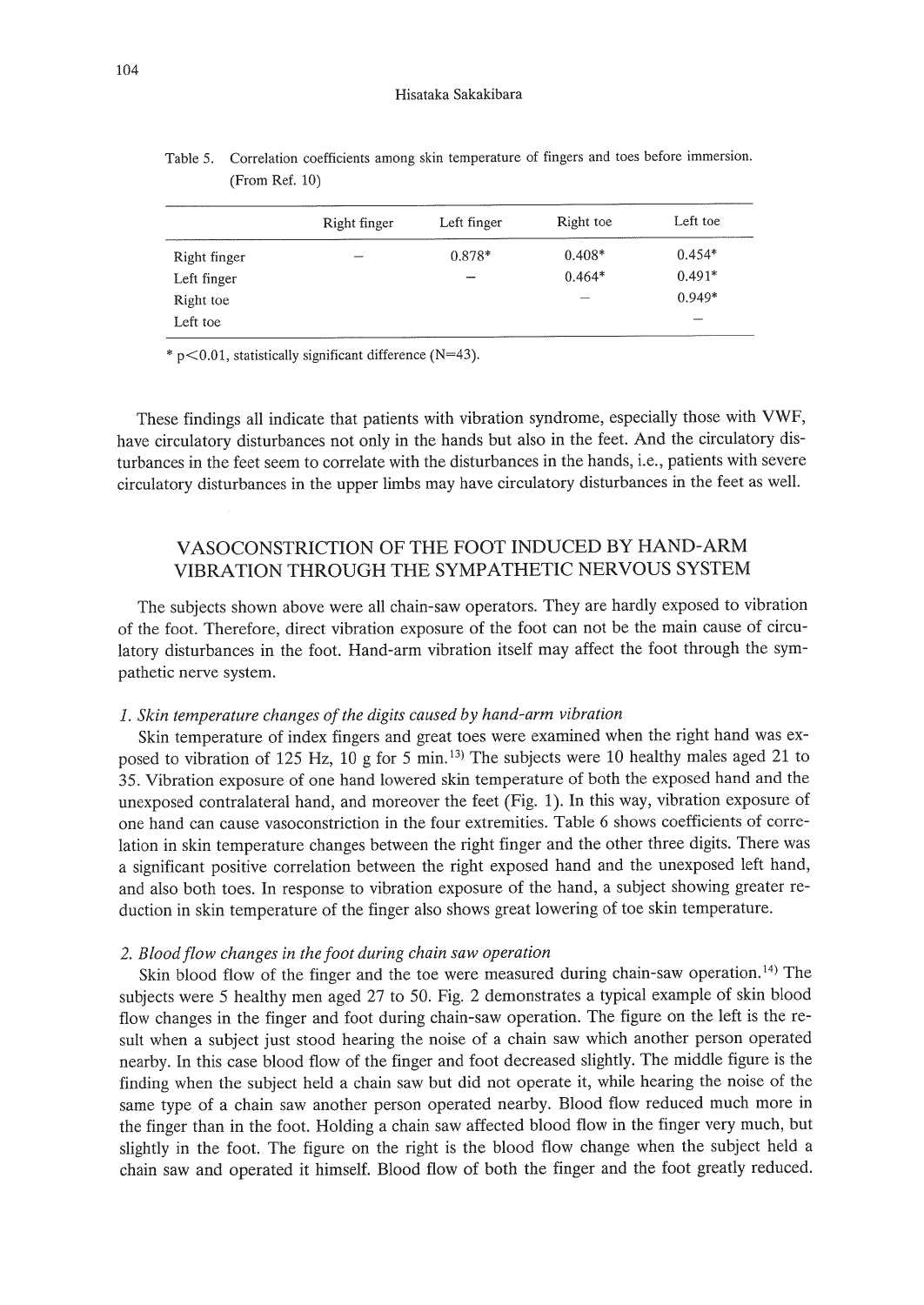

Fig. 1. Skin temperature changes of the fingers and toes due to exposure to vibration (125Hz, 109) of fthe right hand for 5 min. (From Ref. 13)

Table 6. Correlation coefficient in skin temperature changes between the right finger and the other three digits in response to 5-min vibration exposure of the right hand. (From Ref. 13)

|                          | Left finger | Right toe | Left toe  |
|--------------------------|-------------|-----------|-----------|
| 150th second after $S^a$ | $0.932**$   | 0.486     | $0.751**$ |
| F <sub>p</sub>           | $0.839**$   | $0.698*$  | $0.600*$  |

\* p<0.05, \*\* p<0.01, statistically significant difference (N=10).

a) skin temperature change from the beginning to 2.5 min after the bigenning of vibration exposure.

b) skin temperature change from the beginning to the end of 5-min vibration exposure.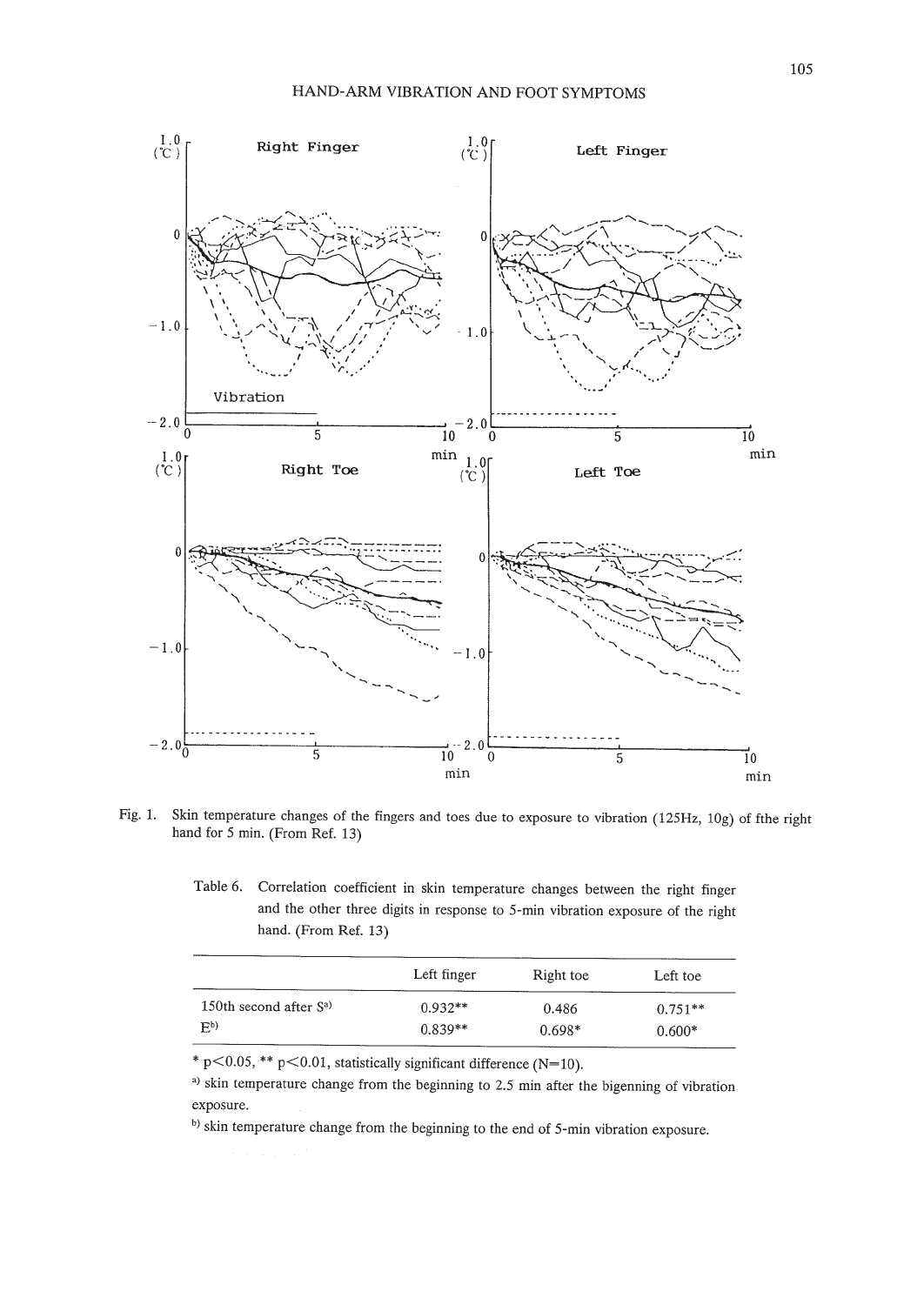#### Hisataka Sakakibara



Fig. 2. A typical example of skin blood flow changes in the fingers and foot during a chain-saw operation. (From Ref. 14)

Hand-arm vibration caused considerable reduction of blood flow in the foot. Thus, operation of a chain saw can cause vasoconstriction of the foot.

Fig. 3 shows the mean values of the results from 5 subjects. Finger blood flow was reduced much by holding a chain saw and exposure to vibration of the hand. On the other hand, foot blood flow decreased greatly by exposure to vibration of the hand. Vibration exposure of the hand caused vasoconstriction of the foot most.



Fig. 3. Mean values  $(\pm S.E.)$  of skin blood flow of five subjects during a chainsaw operation. (\* P<0.05, compared with 'noise'. From Ref. 14)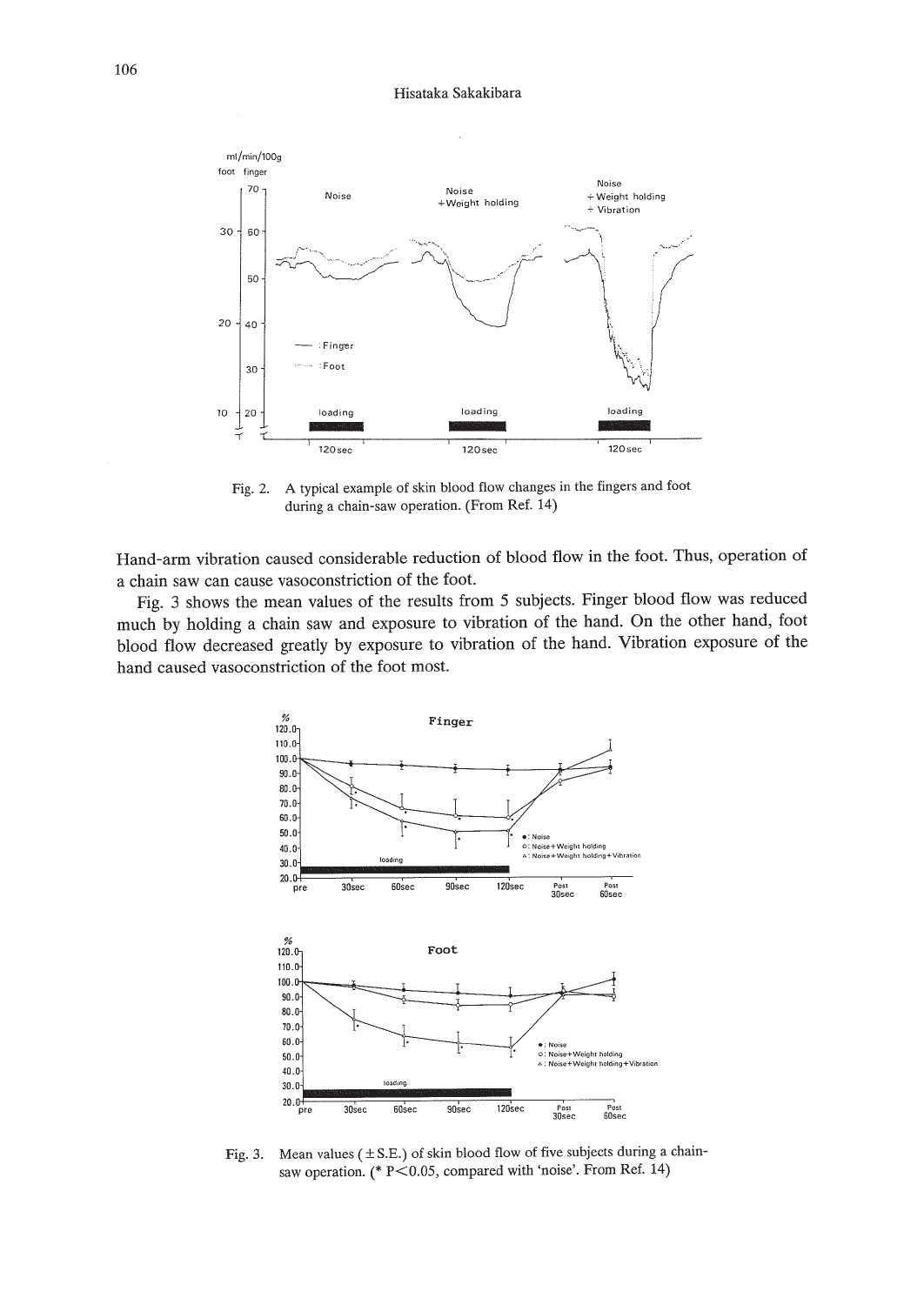# *3. Skin sympathetic nerve activity in the tibial nerve during vibration exposure ofthe hand*

The authors also recorded skin sympathetic nerve activity (SSNA) from the tibial nerves innervating the foot.<sup>15)</sup> Fig. 4 is a record example of SSNA from the tibial nerves of the right leg when vibration of 100 m/s<sup>2</sup> at 60 Hz was applied to the left hand for 1 min. SSNA was recorded by inserting a microelectrode percutaneously into the skin nerve fascicles at the popliteal fossa of the right leg without anesthesia. When vibration was applied to the hand, SSNA in the tibial nerves increased remarkably. And perspiration increased according to the level of SSNA. The amplitude of plethysmogram of the toe also decreased slightly.

The summary of 5 subjects recorded was shown in Table 7. SSNA responses to vibration exposure differed among subjects, but each showed an increase in SSNA and a decrease in amplitude of toe plethysmogram.

Thus, hand-arm vibration evokes SSNA in the leg nerves and causes vasoconstriction in the foot. Okada et al.<sup>16)</sup> have revealed that hand-arm vibration elicits SSNA and leads to vasoconstriction in the contralateral unexposed hand. Bini et al.<sup>17)</sup> recorded sympathetic bursts from different skin nerves simultaneously: the left median in the arm and the right peroneal nerve in the leg; the right and the left median nerve; the left antebrachial and the left superficial radial nerve. These records demonstrate that skin sympathetic bursts are synchronous in different nerves of the arm and the leg. And electrical skin stimulation induces sympathetic bursts in the arm and leg nerves almost simultaneously. These suggest that skin sympathetic nerve activity synchronizes in the four extremities and the vasoconstrictor tone in the feet is closely linked to that in the hands. Burton<sup>18)</sup> has also shown a similar finding measuring plethysmography of fingers and toes. Hand-transmitted vibration induces skin sympathetic nerve activity and then causes vasoconstriction of the four limbs.



Fig. 4. A record of skin sympathetic nerve activity from the right tibial nerve when vibration was applied to the left palm. (Subject K.K. aged 23. From Ref. 15)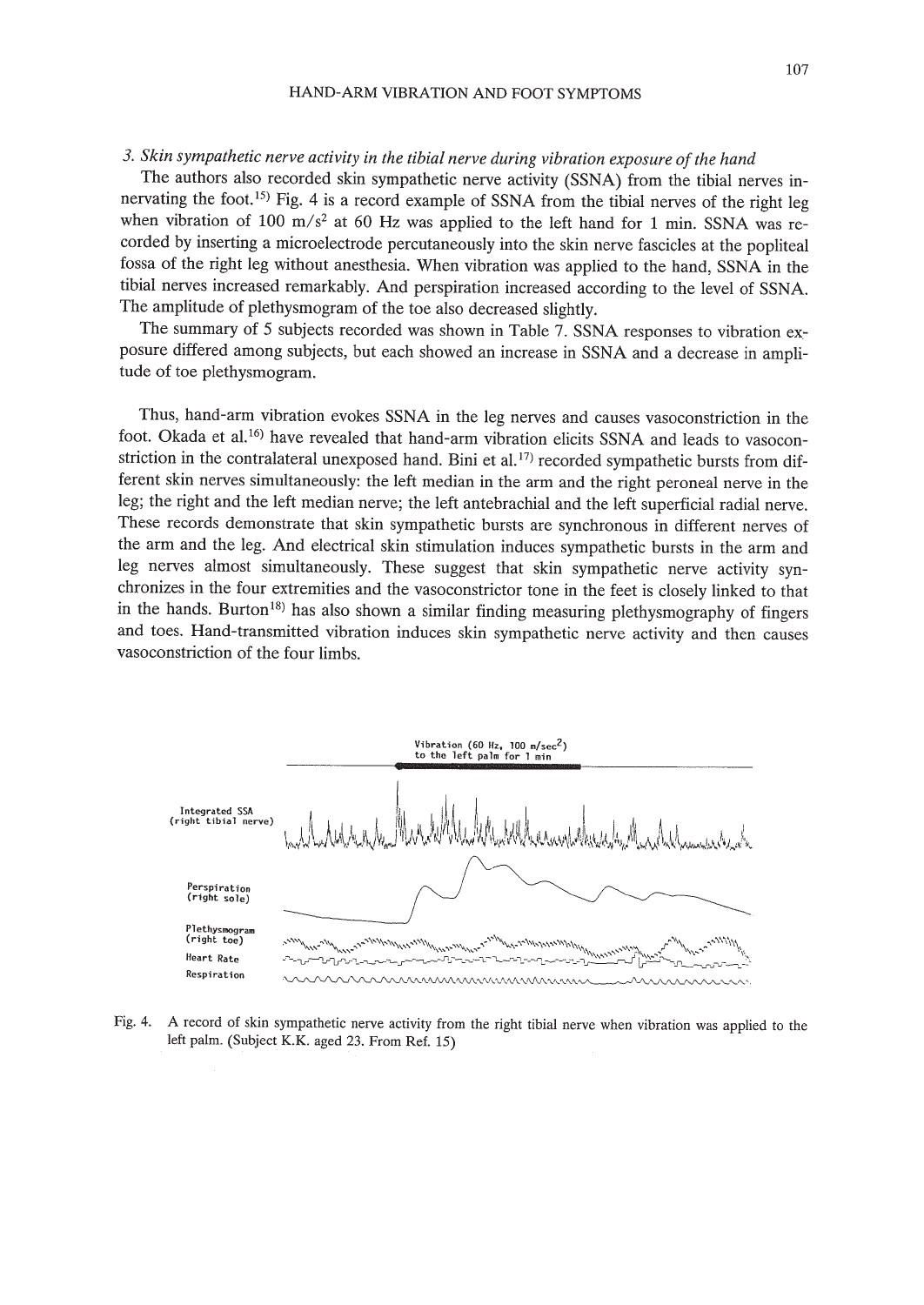| Age of  | Perspiration | Total integrated SSNA <sup>a)</sup><br>from the tibial nerve |          |            | Mean amplitude <sup>b</sup> of<br>toe plethysmogram |          |            |  |
|---------|--------------|--------------------------------------------------------------|----------|------------|-----------------------------------------------------|----------|------------|--|
| subject | on the sole  | Before                                                       | Exposure | % increase | Before                                              | Exposure | % increase |  |
| 20      |              | 64.5                                                         | 209.1    | $+224.2$   | 5.3                                                 | 4.0      | $-24.5$    |  |
|         |              | 42.0                                                         | 146.6    | $+249.0$   | 9.0                                                 | 5.6      | $-37.8$    |  |
| 21      |              | 136.7                                                        | 142.6    | $+4.3$     | 13.9                                                | 12.2     | $-12.2$    |  |
|         |              | 129.6                                                        | 149.2    | $+15.1$    | 15.4                                                | 13.6     | $-11.7$    |  |
| 22      |              | 37.9                                                         | 51.8     | $+36.7$    | 4.2                                                 | 2.7      | $-35.7$    |  |
|         |              | 38.3                                                         | 52.1     | $+36.0$    | 3.4                                                 | 2.9      | $-14.7$    |  |
| 23      | $^{+}$       | 67.4                                                         | 128.7    | $+90.9$    | 5.1                                                 | 4.5      | $-11.7$    |  |
|         | $^{+}$       | 67.5                                                         | 108.5    | $+60.7$    | 4.8                                                 | 4.7      | $-2.7$     |  |
| 23      |              | 61.6                                                         | 116.6    | $+89.3$    | 7.7                                                 | 7.6      | $-1.3$     |  |
|         |              | 75.2                                                         | 87.7     | $+16.6$    | 8.0                                                 | 7.1      | $-11.4$    |  |

Table 7. Changes of skin sympathetic nerve activity (SSNA) from the right tibial nerve, right toe plethysmogram and right sole perspiration caused by vibration applied to the left palm. (From Ref. 15)

a) Total integrated SSNA means the sum total of burst amplitude of integrated SSNA for 1 min before or during vibration exposure

b) Mean amplitude of toe plethysmogram means the average amplitude for 20s before vibration exposure or for the last 20s of the exposure

# HAND-ARM VIBRATION AND CIRCULATORY DISTURBANCES OF THE FOOT

Arterial pathological changes like medial muscular hypertrophy have been often observed in the finger biopsy probes from vibration syndrome patients.<sup>19,20</sup>) The medial muscular hypertrophy is thought to be a typical pathological change in vibration syndrome, but similar arterial changes have been also found in the toes of patients.<sup>21,22)</sup>

Ashe and Williams<sup>21)</sup> investigated arterial biopsy from uranium mine workers who operated jack drills. They examined both finger and toe arteries in some subjects. They indicated medial muscular hypertrophy in the pedal arteries of all patients examined. And the wall/lumen ratio of the pedal arteries was roughly parallel to that seen in the digital arteries in the same patients. We also examined pathological changes of the finger and toe arteries of vibration syndrome patients.22) Similar arterial changes were found in both the finger and the toe even in chain-saw operators.

Arterial changes like medial muscular hypertrophy in the finger are considered to be due to repeated constriction of the digital arteries. Hand-arm vibration can also constrict the foot arteries through the sympathetic nervous system. Hence, long-term repeated vasoconstriction of the foot may result in pathological changes of the toe artery. These arterial changes can lead to arterial stenosis, and possibly local hormonal abnormality such as endothelium-derived releasing or constricting factors,23) and reduction of blood flow of the foot.

The circulatory disturbances of the foot might be also associated with hypersensitivity of the patients to cold. Cold activates skin sympathetic nerves and induces vasoconstriction of the extremities. Patients with VWF reportedly have hypersensitivity to cold. The patients have lower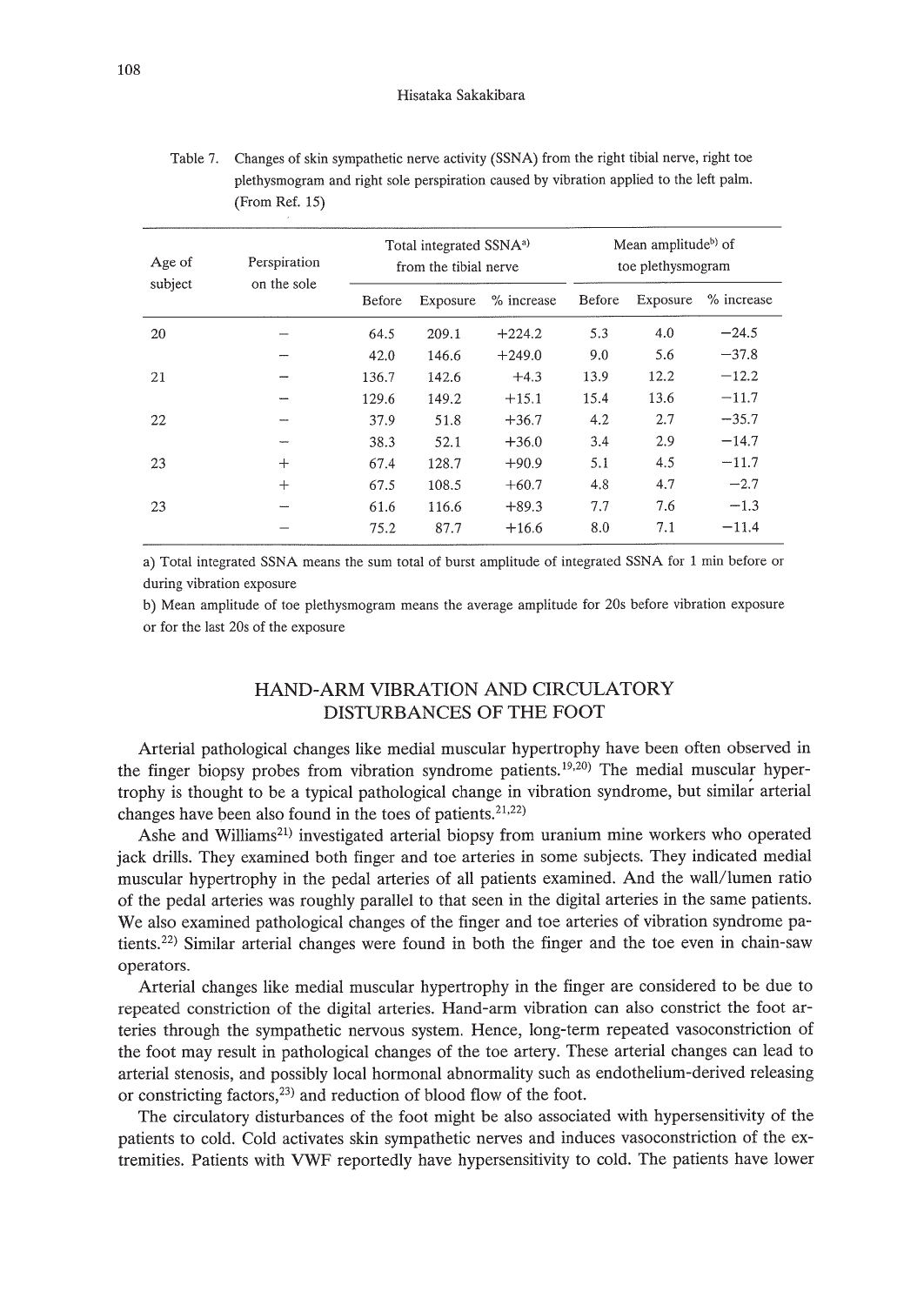

Fig. 5. Range of finger skin temperature measured during forest work at various air temperature. (From Ref. 24, modified)

skin temperatures in response to cold. Fig. 5 by Yamada et al.<sup>24)</sup> shows that skin temperature decreased more in patients than healthy controls in colder circumstances. Nakamoto<sup>25)</sup> pointed out that under cold circumstances the concentration of plasma norepinephrine increased in VWF patients more than in controls. Vibration syndrome patients seem to have systemic hypersensitivity to cold, which might possibly relate with circulatory disturbances of the foot.

In conclusion, vibration syndrome patients have circulatory disturbances of the foot as well as the hand, and the disturbances of the foot can result from vibration exposure of the hand by causing vasoconstriction of the foot through the sympathetic nervous system. The indirect effect of hand-arm vibration through the sympathetic nerve system should be considered in hand-arm vibration syndrome.

### REFERENCES

1) Mills, J.H.: Pneumatic hammer disease in an unusual location. *Northwest Med.,* 41,282-283 (1942).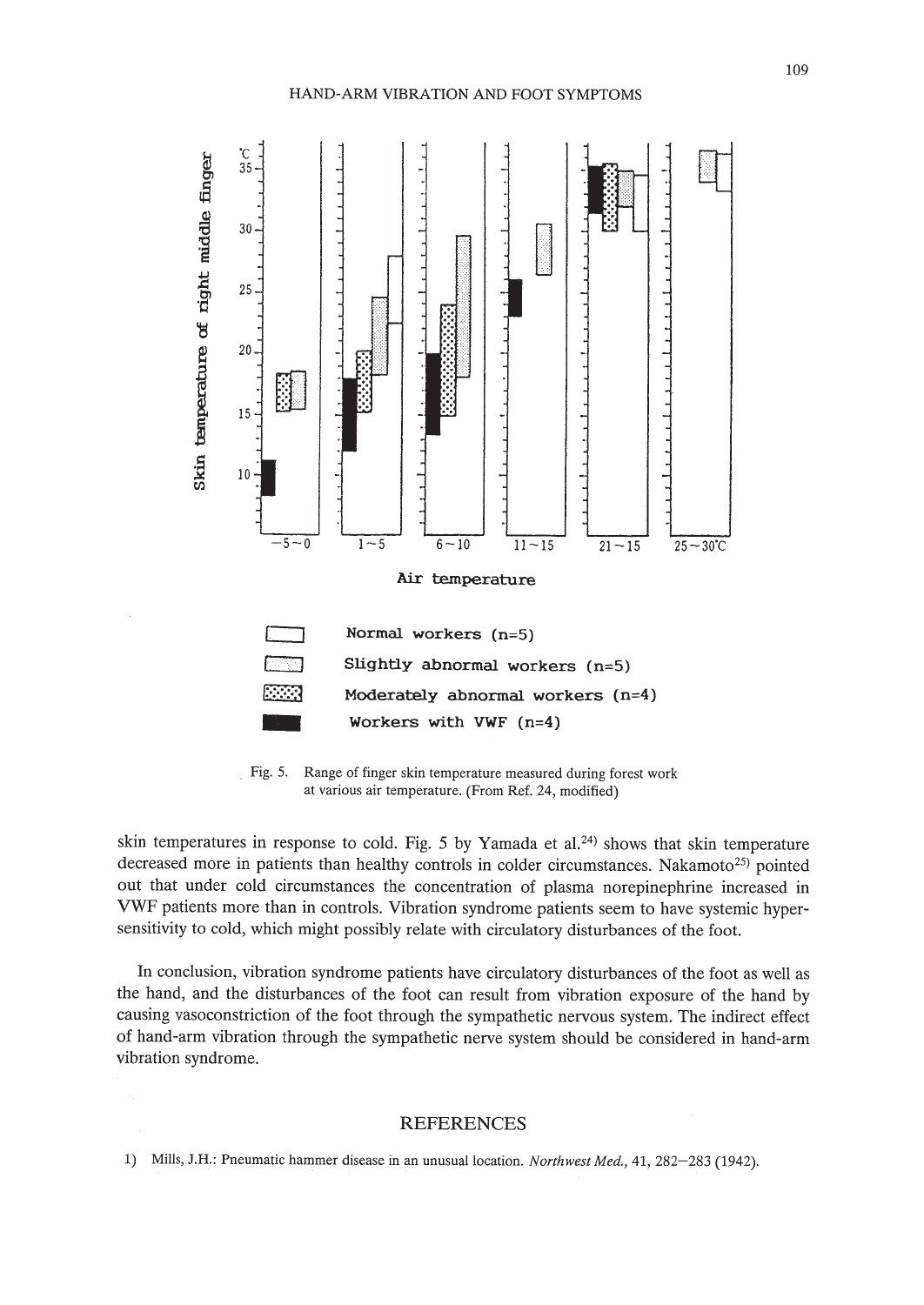#### Hisataka Sakakibara

- 2) Suzuki, Y., Nishiyama, K., Nagayasu, M., and Nishihara, S.: A case of the occupational Raynaud's phenomenon observed on the foot of vibrating tool operator. *Shikoku Acta Med.*, 22, 70– 72 (1966) (in Japanese, with English abstract).
- 3) Gomibuchi, R., and Ohi, T.: So-called "white waxy finger." *lpn.* 1. *Trauma. Occup. Med.,* 15, 177-182 (1967) (in Japanese).
- 4) Hashiguchi, T., Sakakibara, H., Furuta, M., Yamada, S., Horio, K., and Toibana, N.: Raynaud's phenomenon in the lower extremities induced by vibration exposure, report of three cases. *lpn. l. Trauma. Occup. Med.,* 36, 651-657 (1988) (in Japanese with English abstract).
- 5) Hedlund, U.: Raynaud's phenomenon of fingers and toes of miners exposed to local and whole-boty vibration and cold. *Int. Arch. Occup. Environ. Health,* 61, 457-461 (1989).
- 6) Toibana, N., and Ishikawa, N.: Ten patients with Raynaud's phenomenon in fingers and toes caused by vibration. In *Hand-arm vibration,* edited by Okada, A., Taylor, W., and Dupuis, H., pp. 245-248 (1990), Kyoei Press, Kanazawa Japan.
- 7) Sakakibara, H., Akamatsu, Y., Miyao, M., Kondo, T., Furuta, M., Yamada, S., Harada, N., Miyake, S., and Hosokawa, M.: Correlation between vibration-induced white finger and symptoms of upper and lower extremities in vibration syndrome. *Int. Arch. Occup. Environ. Health,* 60, 285-289 (1988).
- 8) Sakakibara, H., Miyao, M., Kondo, T., Furuta, M., Yamada, S., Harada, N., Miyake, S., and Hosokawa, M.: Analysis of subjective symptoms of coldness and numbness in the upper and lower limbs among patients with vibration syndrome. *lpn.* 1. *Ind. Health,* 31, 196-202 (1989) (in Japanese with English abstract).
- 9) Sakakibara, H., Hashiguchi, T., Furuta, M., Kondo, T., Miyao, M., and Yamada, S.: Skin temperature of the limbs in patients with vibration syndrome. In *Hand-arm vibration,* edited by Okada, A., Taylor, W., and Dupuis, H., pp. 249-251 (1990), Kyoei Press, Kanazawa Japan.
- 10) Sakakibara, H., Hashiguchi, T, Furuta, M., Kondo, T, Miyao, M., and Yamada, S.: Circulatory disturbances of the foot in vibration syndrome. *Int. Arch. Occup. Health,* 63,145-148 (1991).
- 11) Asaba G., Kimura, A., Tsubahara, A., Sakai, H., and Shinohara, Y.: Effect of hot-spring baths on circulatory disorder in vibration disease. 1. *lpn. Assoc. Phys. Med. Baln. Clim.,* 45, 3-4 (1981) (in Japanese).
- 12) Toibana, N., and Ishikawa, N.: Skin temperature in four cases of chain-saw operators with Raynaud's phenomenon in fingers and toes. In *Proceedings, 6th International Conference on Hand-Arm Vibration,* edited by Dupuis, H., Christ, E., Sandover, D.J., Taylor, W., and Okada, A., pp. 219-228 (1993), Hauptverband der gewerblichen Berufsgenossenschaften (HVGB), Sankt Augustin, Germany.
- 13) Kondo, T. Sakakibara, H., Miyao, M., Akamatsu, Y., Yamada, S., Nakagawa, T., and Koike, Y.: Effect of exposure to hand-transmitted vibration on digital skin temperature change. *Ind. Health,* 25, 41-53 (1987).
- 14) Hashiguchi, T, Sakakibara, H., and Yamada, S.: Changes of skin blood flow in the finger and dorsum of the foot during chain saw operation. In *Hand-arm vibration,* edited by Okada, A., Taylor, W., and Dupuis, H., pp. 133-135 (1990), Kyoei Press, Kanazawa Japan.
- 15) Sakakibara, H., Iwase, S., Mano, T, Watanabe, T., Kobayashi, F., Furuta, M., Kondo, T., Miyao, M., and Yamada, S.: Skin sympathetic activity in the tibial nerve triggerd by vibration applied to the hand. *Int. Arch. Occup. Environ. Health,* 62, 455-458 (1990).
- 16) Okada, A., Naito, M., Ariizumi, M., and Inaba, R.: Experimental studies on the effects of vibration and noise on sympathetic nerve activity in skin. *Eur. l. Appl. Physiol.,* 62, 324-331 (1991).
- 17) Bini, G., Hagbarth, K.-E., Hynninen, P., and Wallin, B.G.: Regional similarities and differences in thermoregulatory vaso-and sudomotor tone. *l. Physio!.,* 306, 533-565 (1980).
- 18) Burton, A.c.: The range and variability of the blood flow in the human fingers and the vasomotor regulation of body temperature. *Am. l. Physiol.,* 127,437-453 (1939).
- 19) Ashe, W.F., Cook, W.T., and Old, J.W.: Raynaud's phenomenon of occupational origin. *Arch. Environ. Health,* 5, 333-343 (1962).
- 20) Takeuchi, T., Futatsuka, M., Imanishi, H., and Yamada, S.: Pathological changes observed in the finger biopsy of patients with vibration-induced white finger. *Scand. l. Work Environ. Health,* 12,280-283 (1986).
- 21) Ashe, W.F., and Williams, N.: Occupational Raynaud's **II,** further studies of this disorder in uranium mine workers. *Arch. Environ. Health,* 9,425-433 (1964).
- 22) Hashiguchi, T., Yanagi, H., Kinugawa, Y., Sakakibara, H., and Yamada, S.: Pathological changes of the small artery in finger and toe biopsies from patients with vibration syndrome. In *Proceedings, 6th International Conference on Hand-Arm Vibration,* edited by Dupuis, H., Christ, E., Sandover, D.1., Taylor, W., and Okada, A., pp. 157-163 (1993), Hauptverband der gewerblichen Berufsgenossenschaften (HVGB), Sankt Augustin, Germany.
- 23) Gemne, G., Pyykko, 1., and Inaba, R.: Finger blood flow reaction to iontophoresis of metacholine and nitroprusside in chain-sawyers with and without white fingers. In *Proceedings, 6th International Conference on Hand-Arm Vibration,* edited by Dupuis, H., Christ, E., Sandover, D.J., Taylor, W., and Okada, A., pp.